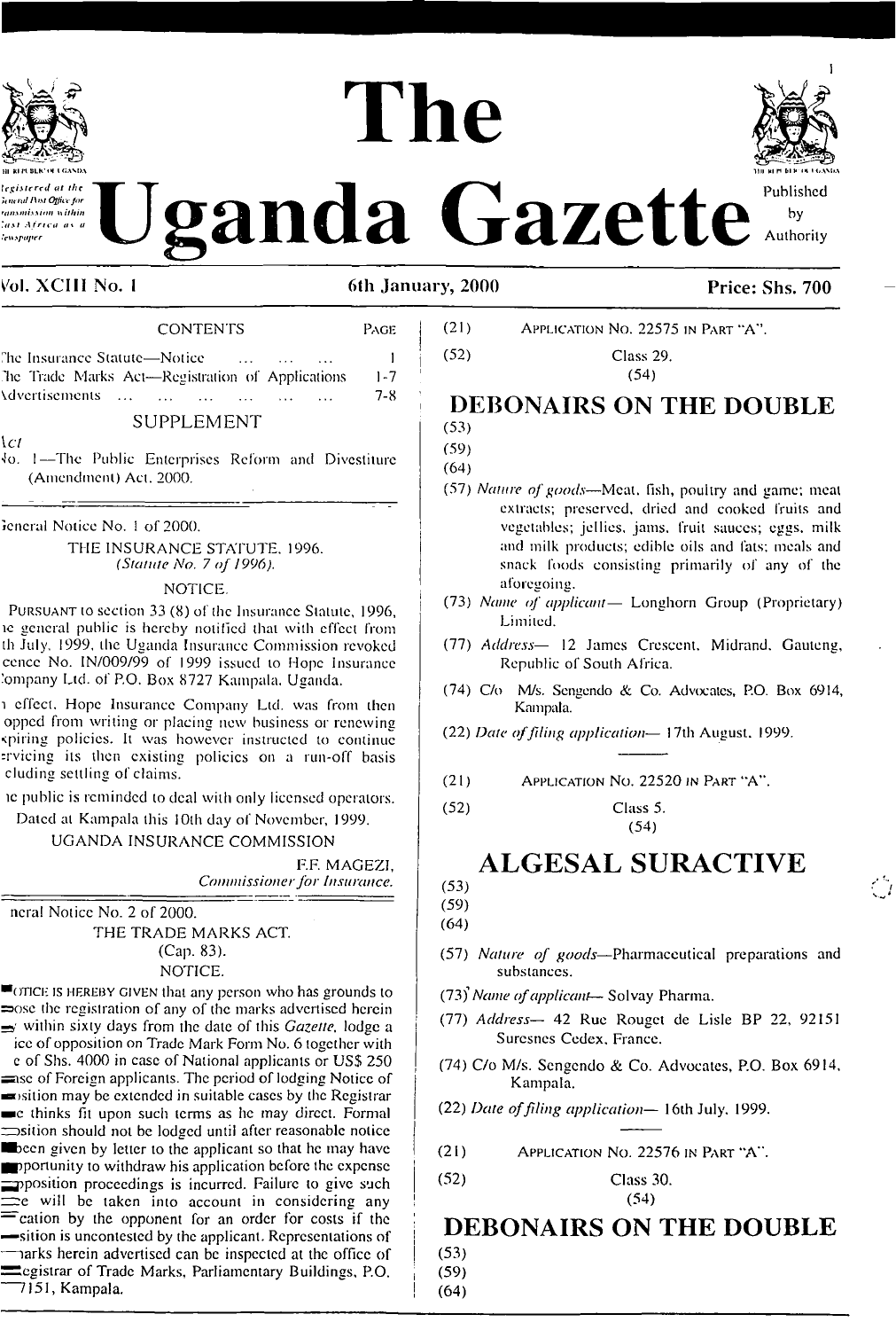- (57) *Nature of goods—*Coffee, lea. cocoa. sugar, rice, artificial coffee: flour and preparations made from cereals, bread, pastry, sandwiches, pies, pizzas, hamburgers, hot dogs: confectionery, ices: honey, treacle: yeast, baking salt. mustard. vinegar. sauces (condiments); spices: ice.
- (73) *Name of applicant—* Longhorn Group (Proprietary) Limited.
- (77) *Address— 12 James Crescent,* Midrand, Gauteng. *Republic of* South Africa.
- (74) C/o M/s. *Scngendo* & Co. Advocates. PO. Box 6914. Kampala.
- (22) *Date offiling application—* 17lh August. J999.
- (21) APPLICATION NO. 22661 in Part "A".<br>(52) Class 3.

Class 3. (54)

### **DAVIDOFF GOOD LIFE**

(53) (59)

- (64'
- (57) *Nature of goods—*Bleaching preparations and other substances for laundry use. cleaning, polishing, scouring and abrasive preparations; soaps, toilet soaps; perfumery; eau de cologne; toilet water; essential oils; cosmetics; toilet preparations; preparations for the care of the skin, scalp and the body; preparations for use in the bath; moisturizing concentrates; gel and foam preparations for use in the shower and the bath; preparations for toning the body all being non-medicatcd. after-shaves, milks, oils, creams, gels, powders and lotions; shaving foams and creams; pre-shaving foams and creams, shampoos; preparations for hair; anti-persipirants; deodorants for personal use; depilatories; cleansing masks for the face; reconditioning phials; suntanning preparations; brozing creams, cosmetic products for (he make-up, powders, blushers, eye shadows, eye crayons, mascara lipsticks; eye slylers, eye make-up remover; preparations for reinforcing and strengthening nails; nail revitalising lotions; cuticle lotions, nail polish, nail base coat, nail varnish remover, dentifrices.
- (73) *Name ofapplicant—* Zino Davidoff SA.
- (77) *Address—* Rue Faucigny 5 1700 Fribourg Switzerland.
- (74) C/o M/s. Scngendo &. Co Advocates, P.O. Box 6914, Kampala.
- (22) *Date offiling application—*24th September, 1999.
- (21) Application No. 22047 in Part 'A\* '.
- (52) Class 5. (54)

### **BETAQUINE**

- (53)
- (59)
- (64)
- (57) *Nature of goods—*Medicinal and pharmaceutical preparations for human use.
- (73) *Name of applicant—* Beta Healthcare Intcrnationa Limited.
- (77) *Address—* P.O. Box 42569. Bondo Road. Nairobi— Kenya.
- (74) C/o M/s. Scngendo & Co. Advocates. P.O. Box 6914 Kampala.
- (22) *Date offiling application—* 4th December. 1999.
- $(21)$  Application No. 22166 in Part "A".

(52) Class 30.

(54)

### **MASTERFOODS**

### $(53)$ (59)

(64)

<sup>j</sup> (57) *Nature ofgoods—*All goods included in Class 30.

(73) *Name ofapplicant—* Mars. Incorporated.

(77) *Address—* 6885 Elm Street. McLean. Virginia U.S.A.

- (74) C/o M/s. Scngendo & Co. Advocates. P.O. Box 6914. Kampala.
- (22) *Date offil ng application—* 3rd February. 1999.
- ; (21) Application No. 22871 in Part "A (52) Class 31.

(54)

# **POT O' <sup>G</sup> <sup>O</sup> <sup>L</sup> <sup>D</sup>**

 $(53)$ 

: (59)

| (64)

'

 (57) *Nature of goods—*Agricultural, horticultural and forestry products and grains not included in other , classes; live animals; fresh fruits and vegetables: seeds, natural plants and flowers; foodstuffs for animals, mall.

<sup>I</sup> (73) *Name ofapplicant—* Shopritc Guernsey Limited.

- (77) *Address—* C/o Proxis 13-15 Farnia House. Lc Truchot St. Peter Port. Channel Island, Guernsey GY 14NA
- (74) C/o M/s. Magezi, Ibale & Co. Advocates. P.O. Box 10969 Kampala.
- (22) *Date offiling application* 6lh December, 1999.
- (21) Application No. 22870 in <sup>P</sup>art "A".

 $(52)$  Class 30.

 $(54)$ 

- **! POT O' GOLD**
- $(53)$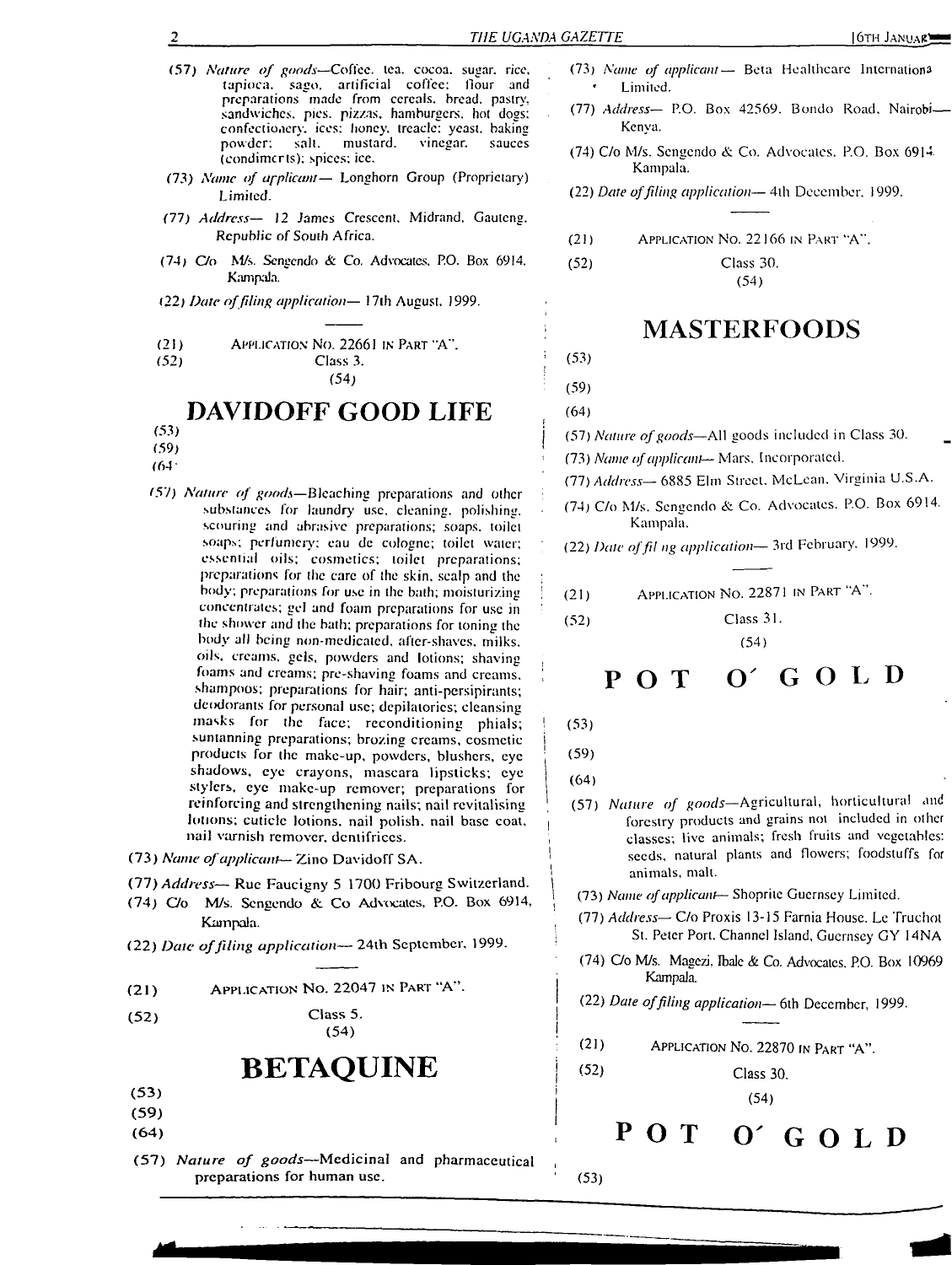- (59)
- $(64)$
- (57) *nature ofgoods—*Coffee, tea. cocoa, sugar, rice, tapioca. <sup>I</sup> sago, artificial coffee: flour and preparations made from, cereals, bread, pastry and confectionery, ices; honey, treacle: yeast, baking-powder; salt, mustard; ) vinegar, sauces (condiments); spices; ice.
- (73) *Name ofapplicant* Shopritc Guernsey Limited. <sup>|</sup>
- (77) *Address—* C/o Proxis 13-15 Farnia House. Lc Truchot. \* St. Peter Port. Channel Island, Guernsey GY 14NA.
- (74) C/o M/s. Magezi, Ibale & Co. Advocates. P.O. Box 10969. <sup>j</sup> Kampala.
- (22) *Dale offiling application—* 6lh December. 1999. <sup>|</sup>
- $(21)$  Application No. 22866 in Part "A".

(52) Class 29.





- $(53)$
- (59)
- $(64)$
- (57) *Nature of goods*—Meat. fish. poultry and game; meat extracts; preserved, dried and cooked fruits and vegetables: jellies, jams, fruit sauces, eggs, milk and milk products: edible oils and fats.
- (73) *Name ofapplicant* Shoprile Guernsey Limited.
- (77) *Address—* C/o Proxis 13-15 Farnia House, Lc Truchot, St. Peter Port. Channel Island. Guernsey GY 14NA.
- (74) C/o M/s. Magezi. Ibale & Co. Advocates, P.O. Box 10969, Kampala.
- (22) *Date offiling application—* 6lh December, 1999.
- (21) Application No. 22867 in Part "A".
- (52) Class 30.

(54)



- (53)
- (59)
- (64)
- (57) *Nature ofgoods—*Coffee, tea, cocoa, sugar, rice, tapioca, sago, artificial coffee; flour and preparations made from cereals, bread, pastry and confectionery, ices; honey, treacle; yeast, baking-powder; salt, mustard; vinegar, sauces (condiments); spices; ice.
- J73) *Name ofapplicant—* Shopritc Guernsey Limited.
- (77) *Address—* C/o Proxis 13-15 Farnia House, Lc Truchot, St. Peter Port. Channel Island. Guernsey GY 14NA.
- (74) C/o M/s. Magezi. Ibale & Co. Advocates, P.O. Box 10969. Kampala.
- (22) *Date offiling application—* 6lh December. 1999.
- (21) Application No. 22868 in Part "A".
- $(52)$ Class 31.
- (54)  $(53)$  $(59)$
- $(64)$
- (57) *Nature of goads—*Agricultural, horticultural and forestry products and grains not included in other classes: live animals; fresh fruits and vegetables; seeds, natural plants and Howers; foodstuffs for animals, mall.
- (73) *Name ofapplicant—* Shoprile Guernsey Limited.
- (77) *Address* C/o Proxis 13-15 Farnia House, Le Truchot. St. Peter Port. Channel Island, Guernsey GY 14NA.
- (74) C/o M/s. Magezi. Ibale & Co. Advocates, P.O. Box 10969. Kampala.
- (22) *Date offiling application—* 6th December, 1999.
- (21) Application No. 22805 in Part "A".
- (52) Class 33.

(54)



- (53) *Disclaimer—*Registration of this Trade mark shall give no right to the exclusive use of the words "THE SPIRIT OF AMERICA'' and "GIN" each apart from the mark.
- (59)

i

I

- (64)
- (57) *Nature ofgoods—* Alcoholic beverages.
- (73) *Name ofapplicant—* 3R International Ltd.
- (77) *Address—* P.O. Box 26300, Kawempc. Kampala Plot No. 488 Bombo Road. Kampala.
- (74) C/o M/s. Sengcndo & Co. Advocates. P.O. Box 6914, Kampala.
- (22) *Date offiling application—* 15th November. 1999.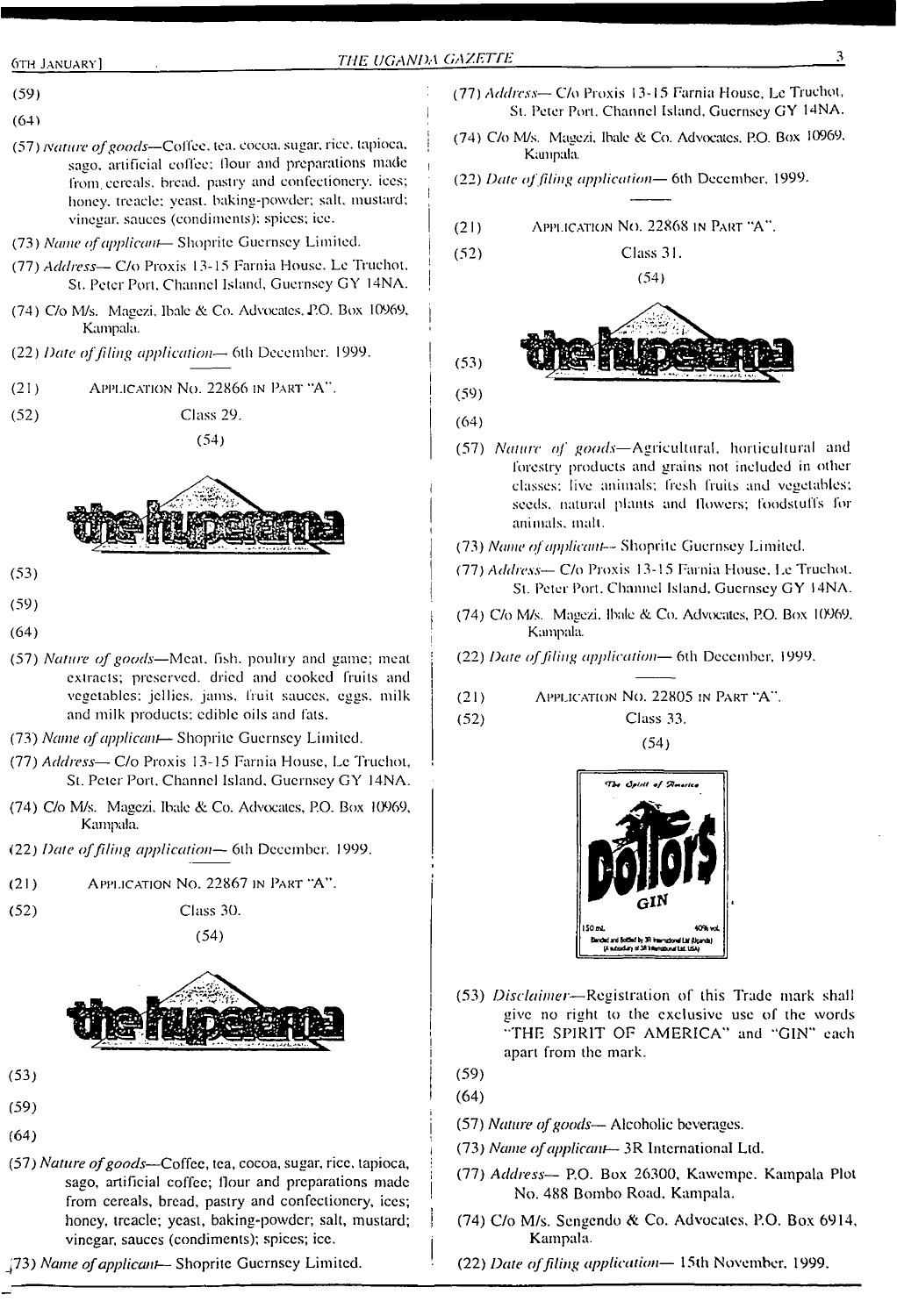|                                            |                                                                               | THE UGANDA GAZETTE | [6TH JANUAR]                                                                  |                |
|--------------------------------------------|-------------------------------------------------------------------------------|--------------------|-------------------------------------------------------------------------------|----------------|
| (21)<br>(52)                               | APPLICATION NO. 22770 IN PART "A".<br>Class 33.<br>(54)                       | (2!)<br>(52)       | APPLICATION NO. 22767 IN PART "A".<br>Class 22.<br>(54)                       |                |
|                                            | EXXONMOBIL                                                                    |                    | EXXONMOBIL                                                                    |                |
| (53)                                       |                                                                               | (53)               |                                                                               |                |
| (59)                                       |                                                                               | (59)               |                                                                               |                |
| (64)                                       |                                                                               | (64)               |                                                                               |                |
|                                            | (57) Nature of goods—All goods included in this class.                        |                    | (57) Nature of goods— All goods included in this class.                       |                |
| (73) Name of applicant-Exxon Corporation.  |                                                                               |                    | (73) Name of applicant-Exxon Corporation.                                     |                |
|                                            | (77) Address- 5959 Las Colinas Boulevard, Irving, Texas<br>75039-2298, U.S.A. |                    | (77) Address- 5959 Las Colinas Boulevard, Irving, Texas<br>75039-2298, U.S.A. |                |
|                                            | (74) C/o M/s. Hunter & Greig Advocates. P.O. Box 7026,<br>Kampala.            |                    | (74) C/o M/s. Hunter & Greig Advocates, P.O. Box 7026,<br>Kampala.            |                |
|                                            | (22) Date of filing application-2nd November, 1999.                           |                    | (22) Date of filing application-2nd November, 1999.                           |                |
| (21)                                       | APPLICATION NO. 22769 IN PART "A".                                            | (21)               | APPLICATION NO. 22766 IN PART "A".                                            | ٠              |
| (52)                                       | Class 34.                                                                     | (52)               | Class 23.                                                                     |                |
|                                            | (54)                                                                          |                    | (54)                                                                          |                |
|                                            | EXXONMOBIL                                                                    |                    | EXXONMOBIL                                                                    |                |
| (53)                                       |                                                                               | (53)               |                                                                               |                |
| (59)                                       |                                                                               | (59)               |                                                                               | c              |
| (64)                                       |                                                                               | (64)               |                                                                               |                |
|                                            | (57) Nature of goods— All goods included in this class.                       |                    | (57) Nature of goods-All goods included in this class.                        | (              |
|                                            | (73) Name of applicant-Exxon Corporation.                                     |                    | (73) Name of applicant-Exxon Corporation.                                     |                |
|                                            | (77) Address- 5959 Las Colinas Boulevard, Irving, Texas<br>75039-2298, U.S.A. |                    | (77) Address- 5959 Las Colinas Boulevard. Irving, Texas<br>75039-2298, U.S.A. |                |
| Kampala.                                   | (74) C/o M/s. Hunter & Greig Advocates, P.O. Box 7026,                        |                    | (74) C/« M/s. Hunter & Greig Advocates, P.O. Box 7026,<br>Kampala.            |                |
|                                            | (22) Date of filing application-2nd November. 1999.                           |                    | (22) Date of filing application-2nd November, 1999.                           |                |
| (21)                                       | APPLICATION No. 22768 IN PART "A".                                            | (21)               | APPLICATION NO. 22765 IN PART "A".                                            |                |
| (52)                                       | Class 21.                                                                     | (52)               | Class 24.                                                                     |                |
|                                            | (54)                                                                          |                    | (54)                                                                          |                |
|                                            | EXXONMOBIL                                                                    |                    | EXXONMOBIL                                                                    |                |
| (53)                                       |                                                                               | (53)               |                                                                               | C.             |
| (59)                                       |                                                                               | (59)               |                                                                               | G.             |
| (64)                                       |                                                                               | (64)               |                                                                               | G.             |
|                                            | (57) Nature of goods-- All goods included in this class.                      |                    | (57) Nature of goods— All goods included in this class.                       | $\mathbf{G}$   |
| (73) Name of applicant- Exxon Corporation. |                                                                               |                    | (73) Name of applicant-- Exxon Corporation.                                   | $\mathfrak{c}$ |
|                                            | (77) Address- 5959 Las Colinas Boulevard, Irving, Texas<br>75039-2298, U.S.A. |                    | (77) Address- 5959 Las Colinas Boulevard, Irving, Texas<br>75039-2298, U.S.A. | G              |
|                                            | (74) C/o M/s. Hunter & Greig Advocates, P.O. Box 7026,<br>Kampala.            |                    | (74) C/o M/s. Hunter & Greig Advocates, P.O. Box 7026.<br>Kampala.            | $\mathcal{C}$  |
|                                            | (22) Date of filing application-2nd November, 1999.                           |                    | $(22)$ Date of filing application<br>$\sim$ $\sim$ $\sim$ $\sim$ $\sim$       | <b>(;</b>      |

<sup>(22)</sup> *Date offiling application—* 2nd November, 1999.

 $\ddot{\phantom{1}}$ 

4

 $\bar{1}$ 

 $\epsilon$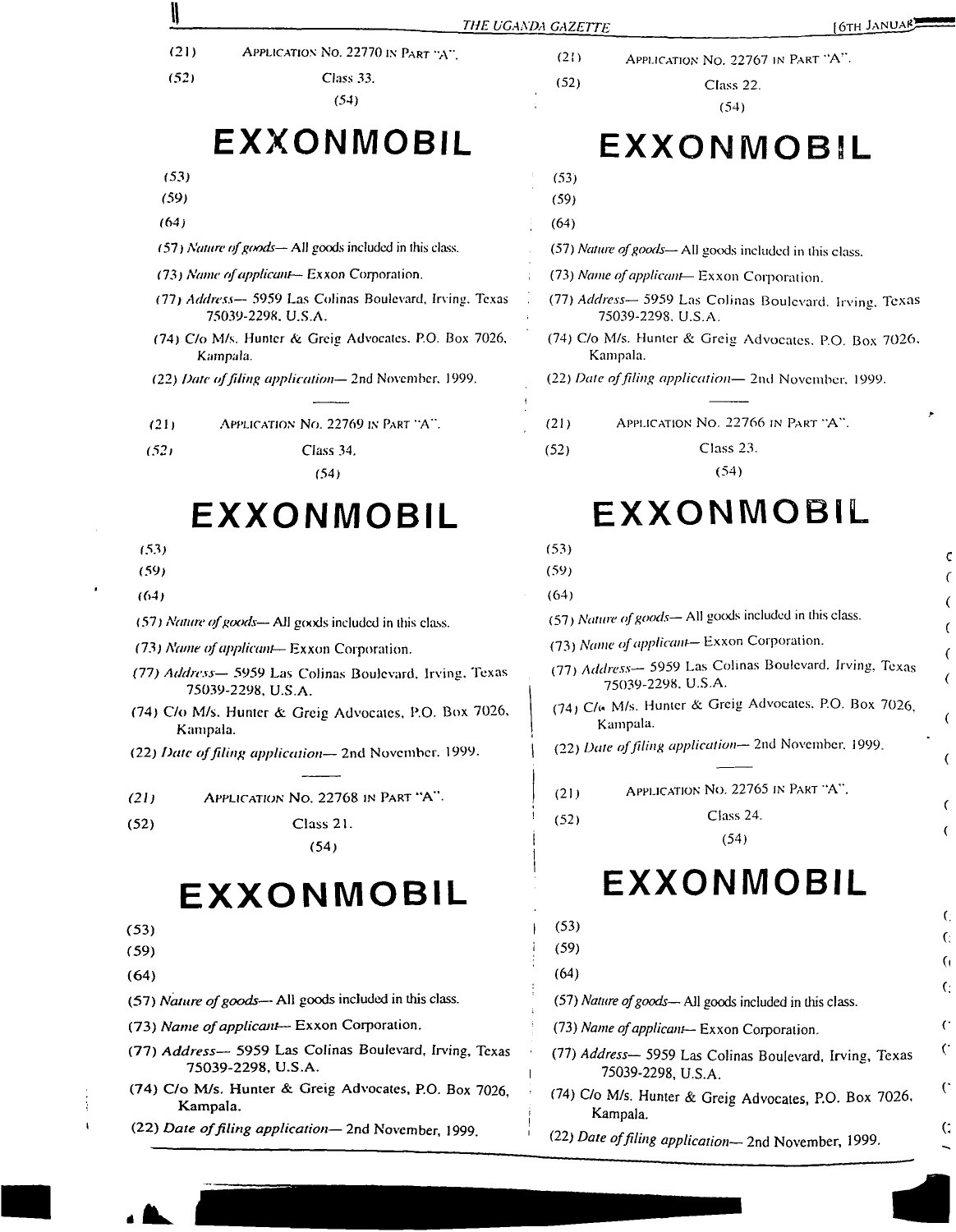- (21) Application No. 22762 in Part "A".
- (52) Class 27.
	- (54)

# **EXXONMOBIL**

- (53)
- (59)
- (64)
- (57) *Nature ofgoods—* All goods included in this class.
- (73) *Name ofapplicant* Exxon Corporation.
- (77) *Address—* 5959 Las Colinas Boulevard, Irving, Texas 75039-2298, U.S.A.
- (74) C/o M/s. Hunter & Greig Advocates, P.O. Box 7026, Kampala.
- (22) *Date offding application—* 2nd November, 1999.
- ;21) Application No. 22761 in Part "A".
- *.52)* Class 9.
	- (54)

# **EXXONMOBIL**

- 53)
- 59)
- 64)
- 57) *Nature ofgoods—* All goods included in this class.
- 23) *Name ofapplicant—* Exxon Corporation.
- \*7) *Address—* 5959 Las Colinas Boulevard, Irving, Texas 75039-2298, U.S.A.
- -4) C/o M/s. Hunter & Greig Advocates, P.O. Box 7026, Kampala.
- 3) *Date offiling application—* 2nd November, 1999.
- ) Application No. 22521 in Part "A".
- ) Class 5.
	- (54)

# **ALVITYL**

- *Nature of goods—* Pharmaceutical preparations and substances.
- *- ^ame ofapplicant—* Solvay Pharma.
- *\_\_\_\_Xddress—* 42 Rue Rougct de Lisle BP 22, 92151 Suresncs Ccdex, France.
- ——'/o M/s. Sengendo & Co. Advocates, P.O. Box 6914, Kampala.
- *ute offiling application—* 16th July, 1999.

(21) Application No. 22522 in Part "A".

(52) Class 5.

(54)

# **CORTICOTULLE LUMIERE**

- (53)
- (59)
- $(64)$
- <sup>i</sup> (57) *Nature of goods—* Pharmaceutical preparations and substances.
- ! (73) *Name ofapplicant* Solvay Pharma.
- : (77) *Address—* 42 Rue Rougct de Lisle BP 22. 92151 Suresncs Cedex. France.
- (74) C/o M/s. Sengendo & Co. Advocates. P.O. Box 6914, Kampala.
- *(22) Date offding application—* 16th July. 1999.
- (21) Application No. 22523 in Part "A".
- (52) Class 5.
	- (54)

### **ANTIBIOTULLE LUMIERE**

- (53)
- (59)
- (64)
- (57) *Nature of goods—* Pharmaceutical preparations and substances.
- (73) *Name ofapplicant* Solvay Pharma.
- (77) *Address—* 42 Rue Rougct de Lisle BP 22. 92151 Suresncs Ccdex, France.
- (74) C/o M/s. Sengendo & Co. Advocates, P.O. Box 6914. Kampala.
- (22) *Date offding application—* <sup>1</sup>6th July, 1999.
- (21) Application No. 22807 in Part "A".

(52) Class 12.

(54)

# **ECHO VERSO**

(53)

(59)

- (64)
- (57) *Nature ofgoods—* Motor cars and pints thereof.
- (73) *Name ofapplicant* Toyota Jidosha Kabushiki Kaisha also Va Toyota Motor Corporation.
- (77) *Address—* 1, Toyota-Cho, Toyota-Shi, Aichi-Ken. Japan.
- (74) C/o M/s. Sengendo & Co. Advocates, P.O. Box 6914, Kampala.
- (22) *Date offding application—* 15th November. 1999.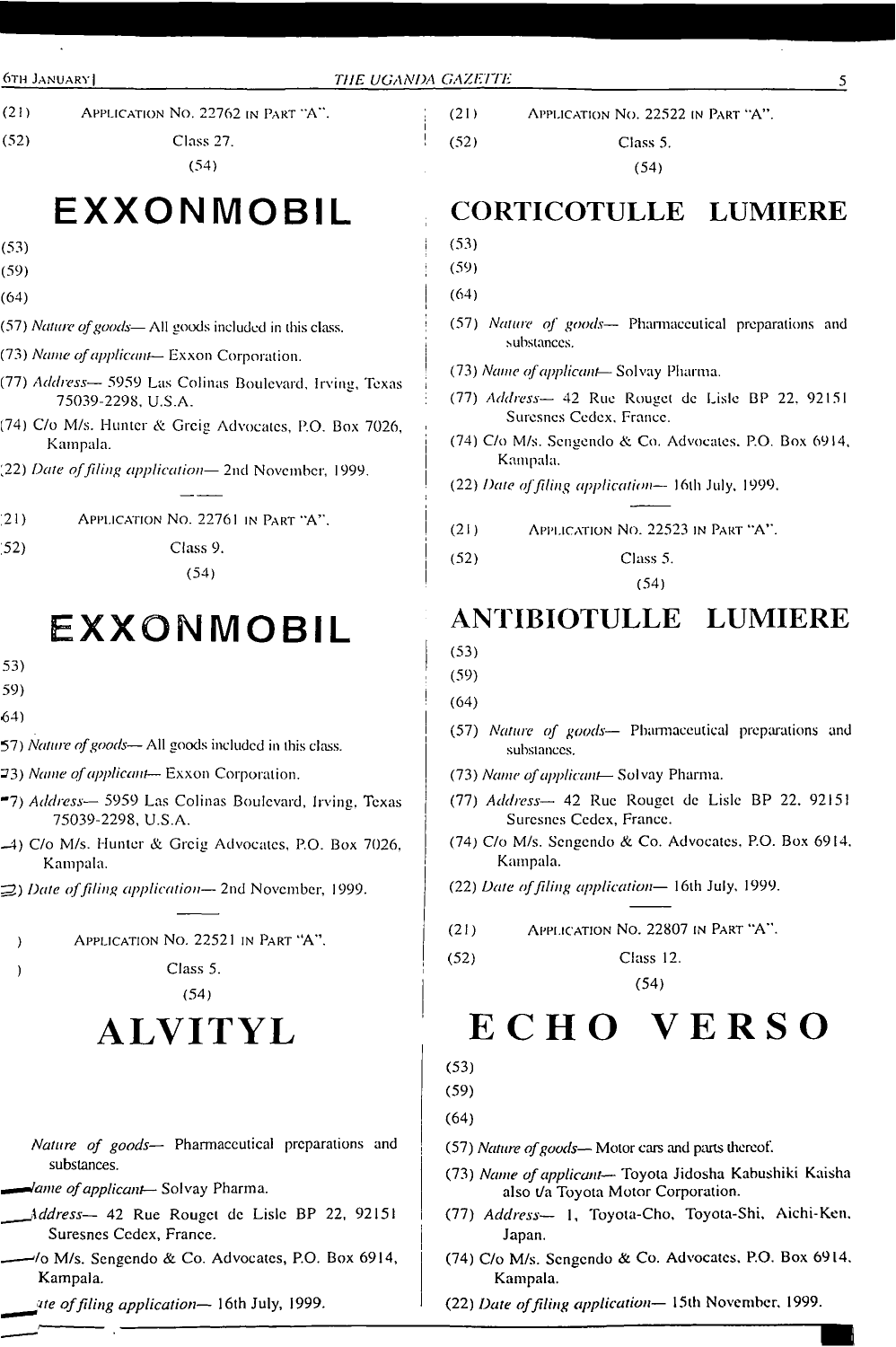Application No. 22806 in Part "A".  $(21)$ Class 12.  $(52)$ 

(54)

# ECHO

- (53) (59)
- (64)
- (57) *Namre ofgoods—* Motor cars and parts thereof.
- (73) *Name ofapplicant—* Toyota Jidosha Kabushiki Kaisha also t/a Toyota Motor Corporation.
- (77) *Address—* 1. Toyota-Cho. Toyota-Shi. Aichi-Ken. Japan.
- (74; C7o M/s. Sengendo & Co. Advocates. P.O. Box 6914. Kampala.
- (22) *Dale offiling application—* 15th November. 1999.
- Application No. 22578 in Part "A".  $(21)$
- - CHICK HOT

(54)

- (53)
- (59) (64)
- 
- (57) Nature of goods-Coffee, tea. cocoa. sugar, rice, tapioca, sago, artificial coffee; flour and preparations made from cereals, bread, pastry, sandwiches, pics, pizzas, hamburgers, hot dogs; confectionery, ices; honey, treacle; yeast, baking<br>powder; salt, mustard, vinegar, sauces powder; salt, mustard, vinegar. (condiments); spices; ice.
- *Name of applicant—* Longhorn Group (Proprietary) Limited.
- *Address—* 12 James Crescent. Midrand. Gauteng. (77) Republic of South Africa.
- (74) C/o M/s. Sengendo & Co. Advocates, P.O. Box 6914. Kampala.
- (22) *Date offiling application—* 17th August. 1999.
- $(21)$  Application No. 22580 in Part "A".
- $(52)$ Class 30. (54)

нот SUB

- (53) (59)
- (64)
- (57) Nature of goods-Coffee, tea. cocoa, sugar, rice, *Nature of goods*—Coffee, tea, cocoa, sugar, rice,<br>tapioca, sago, artificial coffee; flour and tapioca, sago, artificial coffee; flour preparations made from cereals, bread, pastry, sandwiches, pies, pizzas, hamburgers, hot dogs; confectionery, ices; honey, treacle; yeast, baking<br>powder; salt, mustard, vinegar, sauces mustard. (condiments): spices: ice. vinegar.
- (73) Name of applicant- Longhorn Group (Proprietary) Limited.
- (77) Address- 12 James Crescent, Midrand, Gauteng, Republic of South Africa.
- M/s. Sengendo & Co. Advocates. P.O. Box 6914. Kampala, (74)
- (22) *Date offiling application—* 17th August. 1999.

APPLICATION NO. 22579 IN PART "A". Class 29. (54)

 $(53)$   $\cdots$   $\cdots$   $\cdots$   $\cdots$   $\cdots$ 

(59)

(21) (52)

- (64)
- (57) *Nature of goods—*Meat. fish, poultry and game; meat extracts; preserved, dried and cooked fruits and vegetables; jellies, jams, fruit sauces; eggs, milk and milk products: edible oils and fats; meals and snack foods consisting primarily of any of the aforegoing.
- (73) *Name of applicant—* Longhorn Group (Proprietary) Limited.
- (77) *Address—* 12 James Crescent. Midrand. Gauteng, Republic of South Africa.
- (74) C/o M/s. Sengendo & Co. Advocates. P.O. Box 6914, Kampala.

(52) Class 30. (22) *Date offiling application—* 17th August. 1999.

- $(21)$ Application No. 22577 in Part "A".
- (52) Class 29.

#### CHICK нот

(53)

(59) (64)

- (57) *Nature of goods—*Meal. fish, poultry and game; meat extracts; preserved, dried and cooked fruits and vegetables: jellies, jams, fruit sauces; eggs, milk and milk products: edible oils and fats; meals and snack foods consisting primarily of any of the aforegoing.
- *Name of applicant—* Longhorn Group (Proprietary) (73) Limited.
- *Address—* 12 James Crescent. Midrand. Gauteng, (77) Republic of South Africa.
- (74)  $Co$  M/s. Sengendo & Co. Advocates. P.O. Box 6914. Kampala.

(22) *Date offiling application—* 17th August, 1999.

- (21) Application No. 22046 in Part "A".
- (52) Class 5. (54)

# BETAFEN

- (53) (59)
- 
- (64)
- (57) *Nature of goods—* Medicinal and pharmaceutical preparations for human use.
- (73) *Name of applicant—* Bela Healthcare International Limited.
- (77) *Address—* P.O. Box 42569. Bondo Road, Nairobi ' Kenya.
- (74) C/o M/s. Sengendo & Co. Advocates, P.O. Box 6914. Kampala.
- (22) *Date offiling application—* 4th December, 1998.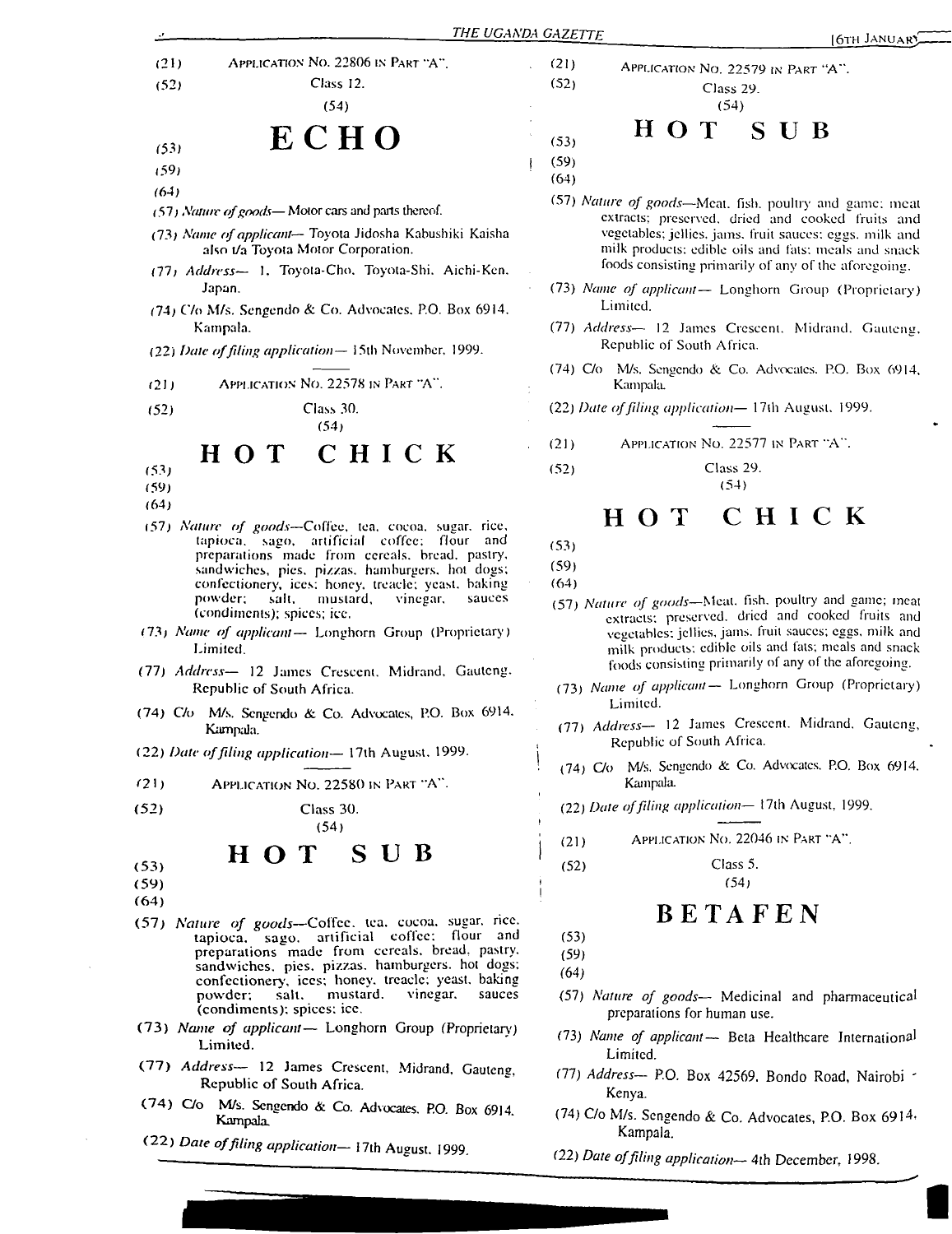

## **AGENERASE**

- (53) (59)
- $(64)$
- (57) *Nature of goods—*Anti-viral pharmaceutical preparations and substances. <sup>I</sup>
- (73) *Name ofapplicant—* Glaxo Group Limited.
- (77) *Address—* Glaxo Wellcome House, Berkeley Avenue, Greenford. Middlesex UB6 ONN, England.
- (74) C/o M/s. Sengendo & Co. Advocates. P.O. Box 6914, Kampala.
- (22) *Date offiling application—* 15th June, 1999.
- $(21)$  Application No. 22747 in Part "A".
- (52) Class 5.

 $(54)$ 

### **LOTRONEX**  $(53)$

- 
- (59)
- (64)
- (57) *Nature of goods—*Pharmaceutical preparations and substances for the prevention, alleviation and/or treatment of gastro-intestinal disorders affecting the nervous system.
- (73) *Name ofapplicant* Glaxo Group Limited. <sup>I</sup>
- (77) *Address—* Glaxo Wellcome House. Berkeley Avenue, Greenford, Middlesex UB6 ONN, England.
- (74) C/o M/s. Sengendo & Co. Advocates, P.O. Box 6914, Kampala.
- <22) *Date offiling application—* 29th October. 1999.
- "21) Application No. 22929 in Part "A".
- 52) Class 30.

*})*

I





*—<sup>D</sup> Nature ofgoods—*Tea.

*—-) Name ofapplicant—* Target Trading Enterprises.

*) Address—* P.O. Box 40077 Kampala.

*\_\_\_ \_Date offiling application—* 3rd January, 2000.



(77) *Address—* P.O. Box 762 Jinja.

(74)

(22) *Date offiling application—* 30th December. 1999.

Kampala, BISEREKO KYOMUHENDO, 3rd January, 2000. Assistant Registrar of Trade Marks. 3rd January. 2000. *Assistant Registrar ofTrade Marks.*

# **ADVERTISEMENTS**

THE REGISTRATION OF TITLES ACT, 1964.

(Cap. 205).

#### NOTICE.

ISSUE OF SPECIAL CERTIFICATE OF TITLE.

*Leasehold Register*—Volume 2420 Folio 8, Plot No. 491, Kyadondo Block 273 at Namasuba.

NOTICE IS HEREBY GIVEN that after the expiration of one month from the publication hereof, <sup>I</sup> intend to issue in the names of Mubiru Francis and Dorothy Nazinga both of P.O. Box 15225, Kampala, a special Certificate of Title under the above Volume and Folio, the Certificate of Title which was originally issued having been lost.

Kampala, EDWARD KARIBWENDE, 3rd January, 2000. *for ChiefRegistrar of Titles.*

### THE REGISTRATION OF TITLES ACT, 1964. (Cap. 205). NOTICE.

### ISSUE OF SPECIAL CERTIFICATE OF TITLE.

Kyadondo Block 244 Plot 1612, 0.20 Hectare at Muyenga.

NOTICE IS HEREBY GIVEN that after the expiration of one month from the publication hereof, I intend to issue in the names of Wycliffe Stanley Sekindi of P.O. Box 445, Kampala, a special Certificate of Title under the above Block and Plot, the Certificate of Title which was originally issued having been lost.

Kampala, OPIO ROBERT, 3rd December, 1999. *for ChiefRegistrar ofTitles.*